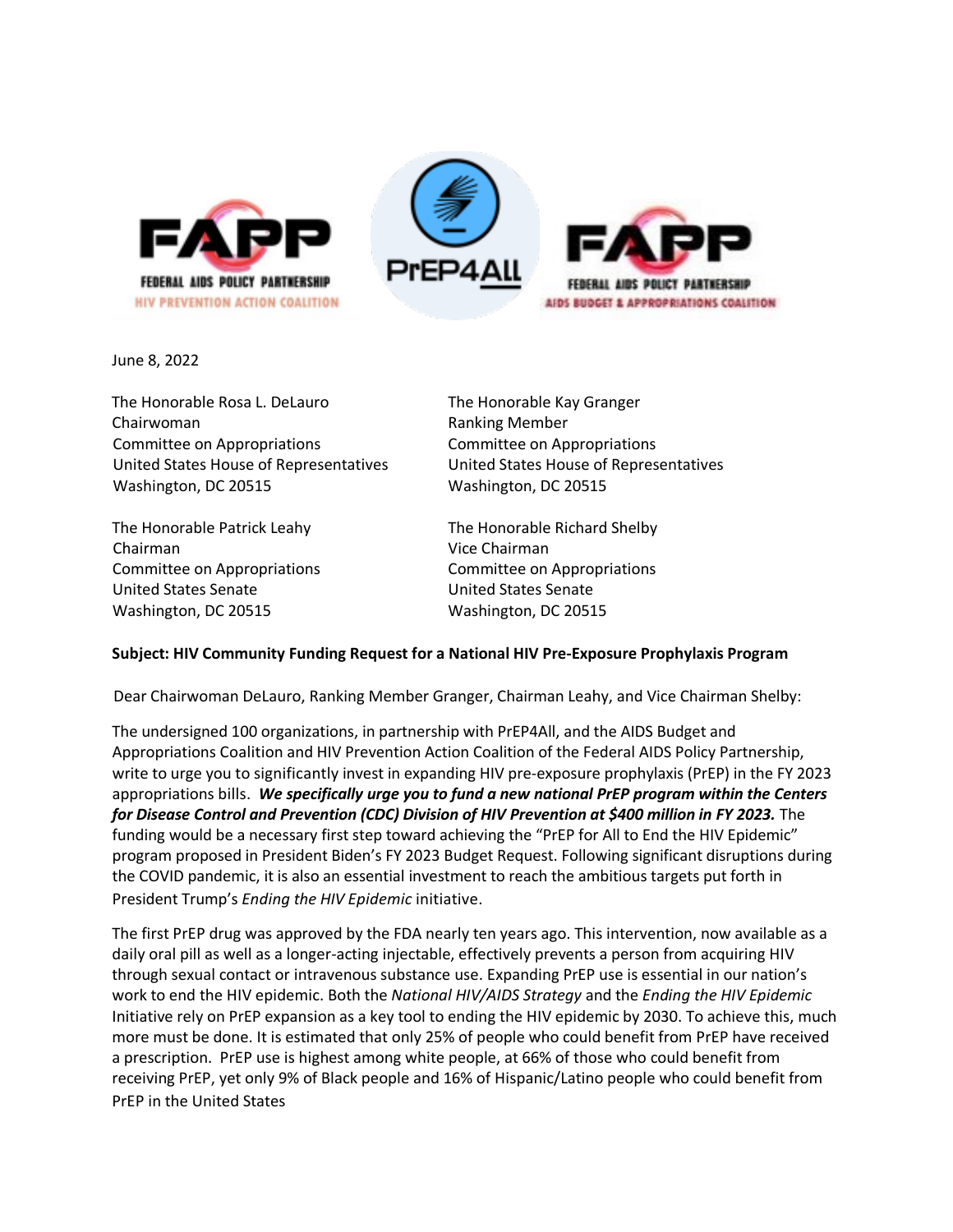have a prescription. Additionally, only 9.7% of women who could benefit from PrEP currently have a prescription. It is no coincidence that many of these same populations are disproportionately uninsured.

Thanks to the entry of generic competitors driving the cost of daily oral PrEP down to as low as \$20/month, Congress now has the opportunity to enact a PrEP program that will be cost *saving* to the federal government while achieving equitable access for all communities who need PrEP the most. With lifetime healthcare costs estimated at \$500,000 for each new HIV diagnosis and around 35,000 new diagnoses each year in the US, an investment in PrEP access would both prevent the spread of HIV and significantly reduce health care costs.

We believe that Congress and the Federal government must quickly act to ensure that anyone who could benefit from PrEP can access the medication and other PrEP services without any costs. For every year that we delay effective, evidence-based scale up of PrEP access, thousands of unnecessary new infections will occur, primarily within vulnerable communities. We are asking Congress to appropriate \$400 million in FY 2023 for a new national PrEP program within the CDC's Division of HIV Prevention. This program will support the expansion and creation of PrEP programs by providing grants for the purchase of medications, costs of labs, essential support services (e.g., counseling, linkage, and adherence services), PrEP outreach and education activities, and the expansion of PrEP provider capacity. We believe that this grant should be available to a wide range of provider networks, including traditional and non-traditional clinical providers *(including OB/GYNs and providers serving young adults)*  and community-based organizations, establishing provider eligibility to directly and easily connect patients to the benefits of the program. The end result must be a simple and streamlined pathway to access for communities who most need PrEP

President Biden's FY 2023 Budget Request called for a 10-year mandatory funding program to expand PrEP across the United States to provide medication to un- and under-insured individuals and to support and expand PrEP programs across a variety of agencies. We believe that this proposal will have a great impact on the equitable expansion of PrEP, though we recognize that enacting such a program will take time. As a first step toward that goal, we ask the Appropriations Committees to quickly appropriate this discretionary funding so that PrEP expansion can occur as soon as possible. PrEP expansion cannot wait.

As part of this request, we urge the Committee to adopt the following report language to ensure that this \$400 million is effectively distributed:

*The Committee is concerned that in 2020, only 25% of people who could benefit from pre-exposure prophylaxis (PrEP) received a prescription. Black and Hispanic/Latino people account for the majority of people for whom PrEP is recommended but have the lowest rates of PrEP use among all racial/ethnic groups. CDC data show only 9% of the nearly 469,000 Black people who could benefit from PrEP received a prescription in 2020, and only 16% of the nearly 313,000 Hispanic/Latino people who could benefit from PrEP received a prescription. There are also disparities in PrEP usage based on gender/sex assigned at birth with uptake about three times as high in 2020 among males (28%) as among females (10%).*

*The Committee is, therefore, appropriating \$400M to the Centers for Disease Control and Prevention (CDC) Division of HIV Prevention for a new National PrEP Program. The National PrEP Program will provide funds to CDC HIV prevention grantees to support*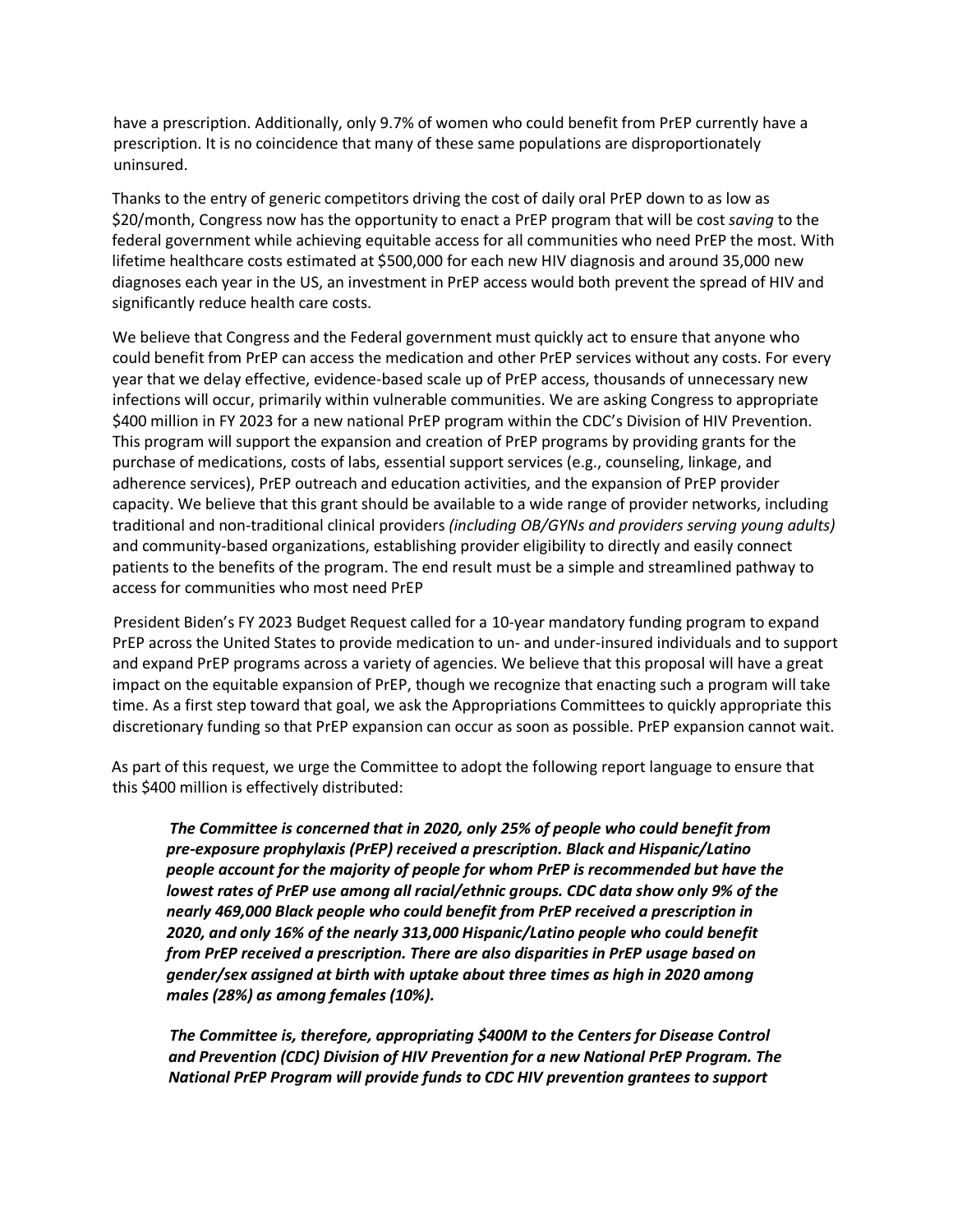*PrEP access, including for PrEP medications, laboratory services, essential support services (e.g., counseling, linkage and adherence services), robust PrEP outreach and education activities, and PrEP provider capacity building. Funding must ensure that the National PrEP Program PrEP provider network includes traditional clinical providers as well as non-traditional community-based partners, including family planning clinics, domestic violence organizations, local health departments, STD clinics, Ryan White funded and other community-based organizations with deep reach into communities most impacted by HIV.*

*Additionally, the Committee is concerned that CDC currently prohibits the use of HIV prevention grants and cooperative agreements to cover the cost of PrEP medications and clinic visits. The Committee directs CDC to examine and remove limitations on grantees' abilities to use HIV prevention grants and cooperative agreements for PrEP medications, clinic visits, and all necessary support services.*

We thank you for considering this request. Your Committees have been very supportive of HIV funding, and we hope that your leadership will ensure that we can end the HIV epidemic in the United States. Should you have any questions, please reach out to our coalition.

Sincerely,

ADAP Educational Initiative (OH) Advocacy House Services, Inc. (NC) Advocates for Youth (DC) AIDS Action Baltimore (MD) AIDS Alabama (AL) AIDS Alabama South (AL) AIDS Alliance for Women, Infants, Children, Youth & Families (DC) AIDS Foundation of Chicago (IL) AIDS United (DC) Aliveness Project (MN) American Academy of HIV Medicine (DC) American Psychological Association (DC) American Sexual Health Association (NC) APLA Health (CA) Appalachian Learning Initiative Inc. (WV) Association of Nurses in AIDS Care (OH) AVAC (NY) Black AIDS Institute (GA) CAEAR Coalition (DC) Callen-Lorde Community Health Center (NY) CARES of Southwest Michigan (MI) Cascade AIDS Project (OR) CenterLink: The Community of LGBT Centers (FL) Chicago House and Social Service Agency (IL) Chicago Women's AIDS Project (IL) Colorado Organizations and Individuals Responding to HIV/AIDS(CORA) (CO) Community Education Group (CEG)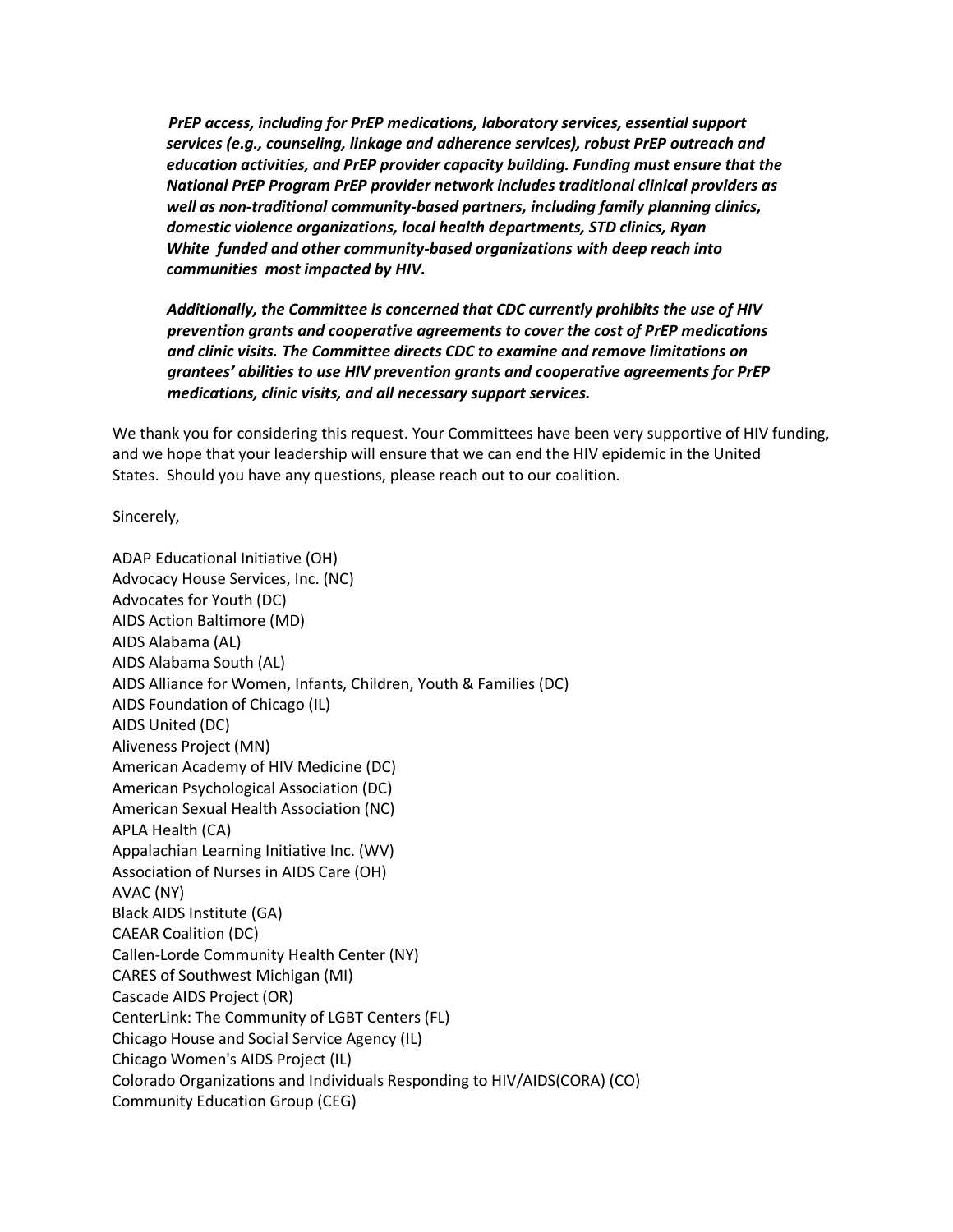Community Liver Alliance (PA) DECISIVE MINDS (LA) Elizabeth Glaser Pediatric AIDS Foundation (DC) Equality California (CA) Fast-Track Cities Institute (DC) Fatty Liver Foundation (ID) Fenway Health (MA) Food for Thought (CA) Georgia AIDS Coalition (GA) Georgia Equality (GA) GLMA: Health Professionals Advancing LGBTQ Equality (DC) Global Justice Institute (NY) Golden Rainbows of Illinois South (IL) HealthHIV (DC) Healthy Teen Network (MD) Hennepin County, Minnesota (MN) HEP (WA) HIV + Hepatitis Policy Institute (DC) HIV AIDS Alliance of Michigan (MI) HIV Dental Alliance (GA) HIV Medicine Association (VA) Hope and Help Center of Central Florida, Inc. (FL) Hope House of St. Croix Valley (MN) Housing Works (NY) Human Rights Campaign (DC) Hyacinth Foundation (NJ) iHealth (NY) Illinois Public Health Association (IL) In Our Own Voice: National Black Women's Reproductive Justice Agenda (DC) Indiana Recovery Alliance (IN) International Association of Providers of AIDS Care (DC) John Snow, Inc. (JSI) (MA) Korean Community Services of Metropolitan New York (NY) Lansing Area AIDS Network (MI) Latino Commission on AIDS (NY) Medical Students for Choice (PA) My Brother's Keeper, Inc. (DC) NASTAD (DC) National Association of County and City Health Officials (DC) National Black Gay Men's Advocacy Coalition (DC) National Coalition for LGBTQ Health (DC) National Coalition of STD Directors (DC) National Working Positive Coalition (NY) NC AIDS Action Network (NC) NMAC (DC) Positive Women's Network-USA (CA) Prevention Access Campaign (DC) PrEP4All (NY) Public Health Institute of Metropolitan Chicago (IL)